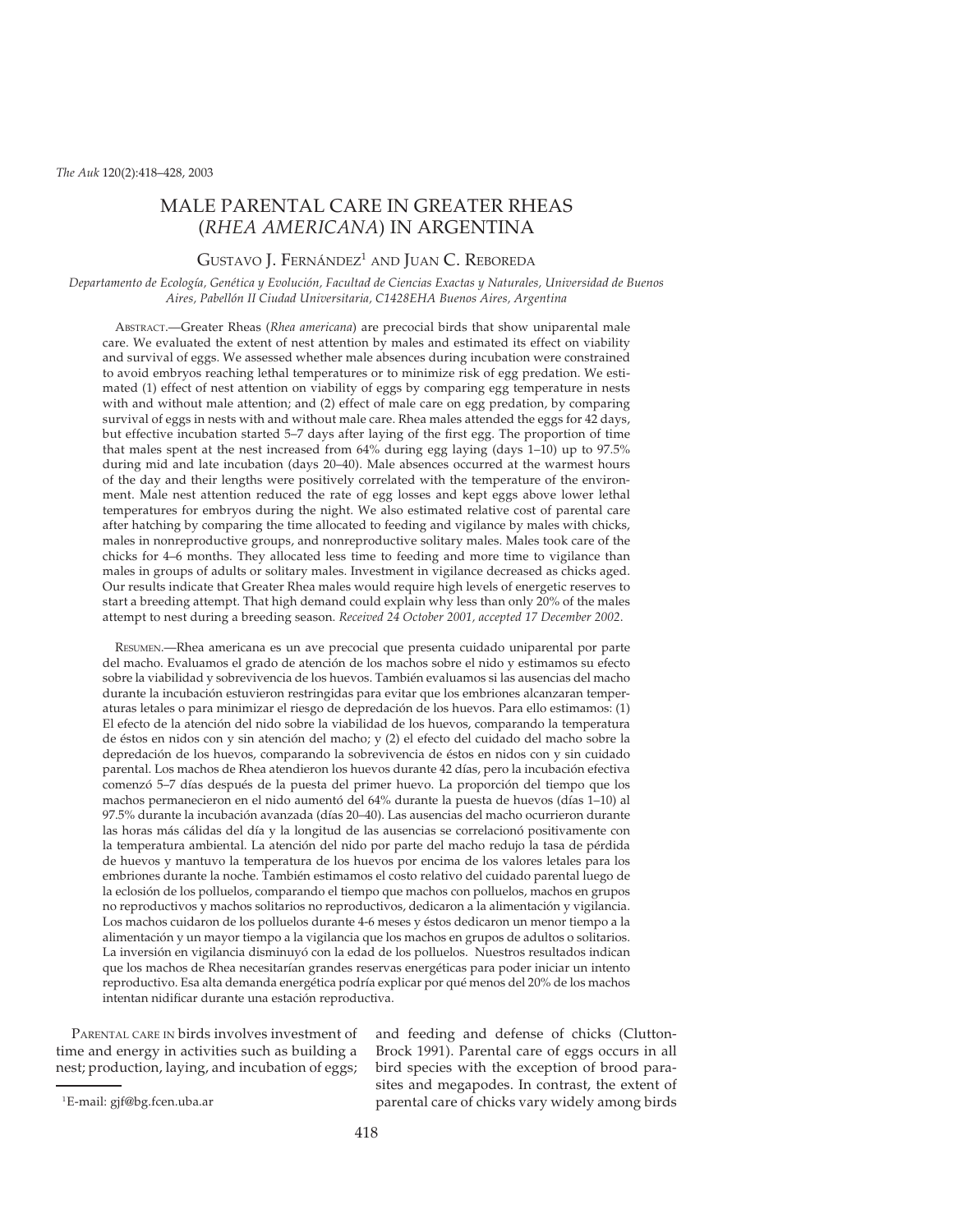with some species (altricial birds) feeding their chicks intensively and others (precocial birds) investing mainly in chick defense (Lack 1968). Relative parental expenditure of each sex also varies extensively among birds. In ~90% of species, both sexes share the care of the young, although females usually invest more than males (Lack 1968). In the majority of the remaining species, females perform most parental duties but in  $\sim$ 1% of the cases, males are responsible for the care of eggs and chicks (Lack 1968). All species with uniparental male care have precocial young and exhibit a wide variety of mating systems, from monogamy to a combination of polyandry and polygyny (Clutton-Brock 1991). Reasons for the evolution of uniparental male care are poorly understood and explanations vary between species (see Clutton-Brock 1991 for a review).

It is generally accepted that the placement, attendance, and defense of the nest are the main factors that determine the viability of eggs and the rate of nest predation (Arnold et al. 1987, Martin 1995, Cresswell 1997). Constancy during incubation provides a favorable thermal environment for the development of embryos and protects eggs from extreme temperatures that could affect their hatchability (Grant 1982). In species in which only one sex incubates, there is a trade-off between attendance and defense of the nest and maintenance of a favorable energy balance (Thompson and Ravelin 1987, Flint and Grand 1999). Thermal requirements of embryos may constrain the timing and length of the foraging trips during incubation (Webb 1987). In addition, nest attention can decrease the risk of egg predation either by active nest defense or as a result of a reduction of the incubation period of eggs, and therefore a reduction of time they are exposed to predators (Clutton-Brock 1991, Creswell 1997, Flint and Grand 1999).

In Greater Rheas (*Rhea americana*), parental care is performed exclusively by males, with females restricting their investment to the production and laying of eggs. Rhea males build the nest, incubate the eggs, and care for the chicks after hatching (Muñiz 1885, Bruning 1974, Fernández and Reboreda 1998). In that species, the mating system combines harem polygyny and sequential polyandry (Muñiz 1885, Bruning 1974). Early in the breeding season (August–September) males compete for, and defend a group or harem of five to seven females. The male copulates with the females at least once every two to three days. Females lay eggs every 48 h for 10–12 days in a communal nest (Bruning 1974, Fernández and Reboreda 1998). Chicks hatch synchronously and their care is performed exclusively by the male (Bruning 1974, Fernández and Reboreda 1998). After the females complete the laying for the first male they can copulate and lay eggs for another male (Muñiz 1885, Bruning 1974).

Here, we evaluated the extent of Greater Rhea male parental care during egg and chick stages. We measured nest attention by the male and its effect on the viability and survival of eggs. We tested whether male absences during the incubation were timed to avoid embryos reaching lethal temperatures during development, or to reduce the risk of egg predation. We evaluated the effect of nest attention on the viability of the eggs by comparing temperature of eggs during the day in nests with and without male attention. Similarly, we evaluated effect of male care on the probability of egg predation by comparing the survival of eggs in nests with and without male care. In addition, we assessed the extent of parental care after hatching and evaluated its relative cost by comparing the time allocated to feeding and vigilance by males with chicks, nonreproductive solitary males and males in nonreproductive groups.

#### **METHODS**

*Study area*.—The study was conducted during the breeding (August–January) and nonbreeding (January–July) seasons of 1993–1997, in two spatially contiguous cattle ranches of 3,500 and 800 ha. Those ranches were located near the town of General Lavalle in the province of Buenos Aires, Argentina (36 $\degree$ 25'S, 56 $\degree$ 56'W). A population of ~400 rheas is maintained on that study area, with a sex ratio biased slightly towards males (55% males and 45% females). The study area is a temperate grassland included in the so-called flooding pampa (Soriano 1991). The area is flat, low, and marshy, with little of the land rising >10 m above sea level. Native vegetation is composed of short grass species with scattered patches of woodland in the higher areas. That area is used almost exclusively for cattle husbandry and still has a few wild populations of Greater Rheas. In our study site, adult rheas do not have natural predators at present (i.e. cougars [*Felis concolor*]) but Crested Caracara (*Polyborus plancus*), Chimango Caracara (*Milvago chimango*), gray foxes (*Dusicyon gymnocercus*), grisons (*Galictis* sp.), and opossums (*Didelphis albiventris*)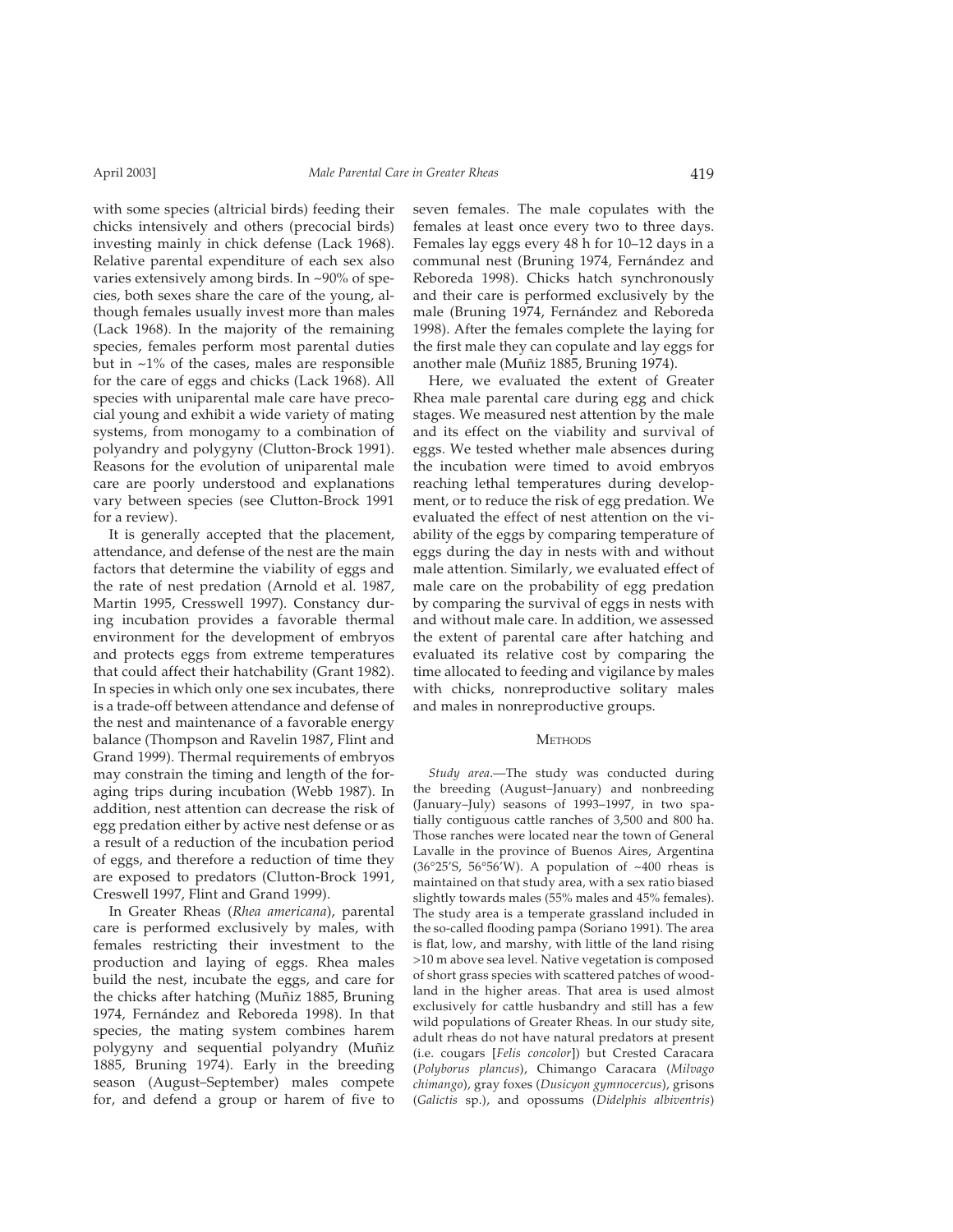prey heavily on rhea chicks. Other non-native predators that could attack both adults and chicks are feral dogs (M. Beade pers. obs.) but we have no evidence that that type of predation had occurred during the study period.

*Nest searching*.—During each breeding season we searched for nests intensively all over the study site. We found 105 active nests, mainly while driving slowly across the landscape. We followed the fate of each nest until the eggs hatched or the nest failed. Nests were visited between 0900 and 1700 hours and the visits lasted <20 min. Normally, the male resumed incubation between 5 and 30 min after we left the nest. Visits were kept as brief and infrequent as possible to minimize the risk of investigator-induced desertion. We have no evidence that our disturbance could have affected nesting success. We dated the start of laying either directly (we knew the date of laying of the first egg) or indirectly by backdating. In those last cases the start of laying was estimated as the date of hatching minus 40 days or by the color of the eggs (they are light yellow when laid but become white in approximately five days). The length of the nesting period was estimated from 22 nests that were found at an early stage of the egg-laying period (they had between one and five eggs) and that hatched chicks. We consider the nesting period as the time elapsed from the day the first egg was laid until the day the male left the nest with the chicks.

*Incubation behavior*.—We estimated the proportion of time that a male incubated eggs through (1) focal observations of nests, and (2) by measuring the variation of egg temperature using miniature temperature loggers. We conducted focal observations on 18 nests that were in laying (days 1–10 since the laying of the first egg), three in early incubation (days 11–20), eight in midincubation (days 21–30), and 10 in late incubation (days 31–40). All observations were conducted in different nests except for one nest that was observed during mid- and late incubation. Observations were conducted from a vehicle >200 m away from the nest, between 1000 and 1700 hours. Length of the focal observations varied from 30 min to 7 h, and the total time of observation was 31.5 h. Because our observations varied in length and there were cases in which the male was at the nest all the time, to estimate the percentage of nest attention we pooled the focal observations of nests that were at the same stage of incubation.

Additionally, in 11 other nests we registered egg temperature using a miniature temperature logger (Tinytalk-temp, Orion Components, Sussex, United Kingdom). The thermistor of the temperature logger was introduced in a fresh natural orphan egg (unattended eggs laid far from active nests; Navarro et al. 1998) through a small hole in the equatorial plane and fixed to the eggshell with epoxy adhesive. The egg was attached to the center of the nest and the data

logger was hidden under the nest. The data logger automatically recorded the temperature at 3.8 or 6 min intervals during four or six days, respectively. We monitored egg temperatures in those 11 nests totaling 40 nest-days. Because males are more likely to desert the nest when disturbed at an early stage of the nesting cycle (Fernández and Reboreda 2000), we monitored the majority of the nests (9 of the 11 cases totaling 34 nest-days) during mid- or late incubation. In the other two cases we started the monitoring of the nest three and five days after the laying of the first egg. None of the nests used for monitoring male activity was deserted. We used the decrease in egg temperature to determine when the male left the nest (Hainsworth et al. 1998, Flint and Grand 1999). We previously estimated egg cooling-rate of Greater Rhea eggs by heating six fresh eggs up to 33°C and then placing them in an environment at a temperature of 25°C, similar to temperatures registered in our study area between 1100 and 1300 hours (the warmest time of the day). We estimated egg cooling-rate by dividing the initial difference in temperature between eggs and the environment by the time elapsed until eggs reached a thermal equilibrium with the environment. The estimated egg cooling-rate for a temperature gradient of 8°C was  $0.063 \pm 0.01$ °C min<sup>-1</sup>. We assumed that the male left the nest when the difference in egg temperature was  $|T_{(t)} - T_{(t-1)}| > 1$ °C, where  $T_{(t)}$  and  $T_{(t-1)}$  are egg temperatures at a time interval of 15 min when data loggers were set at 3.8 min intervals or 18 min when they were set at 6 min intervals. We considered that the male was outside the nest since the time at which the difference between  $T_{(t)}$  and  $T_{(t-1)}$  was negative until the time it was positive (i.e. the male resumed incubation). Although the sun can heat eggs when the male is absent (particularly at midday), unattended eggs never reached temperatures >30°C (see below). Therefore, it was possible for us to discriminate between an increase in temperature produced by the Sun and one produced by males when they resume incubation.

We also measured variation in egg temperature in three experimental nests (nests without male attention). We used nests that had been previously deserted as experimental nests. In each nest (clutch sizes of  $16$ ,  $21$ , and  $23$  eggs) we fixed one egg with a thermistor inside, to the center of the nest in a similar way that we did for the active nests (see above).

We obtained hourly records of the environmental temperature during the days when we collected data with the temperature loggers. Temperature records were collected by Prefectura Naval Argentina at the town of General Lavalle, <20 km away from our study site.

*Estimation of energy transfer to eggs*.—The energy that incubating males transfer to eggs was estimated using the Kendeigh equation (Kendeigh 1963), which calculates the energy needed to keep the temperature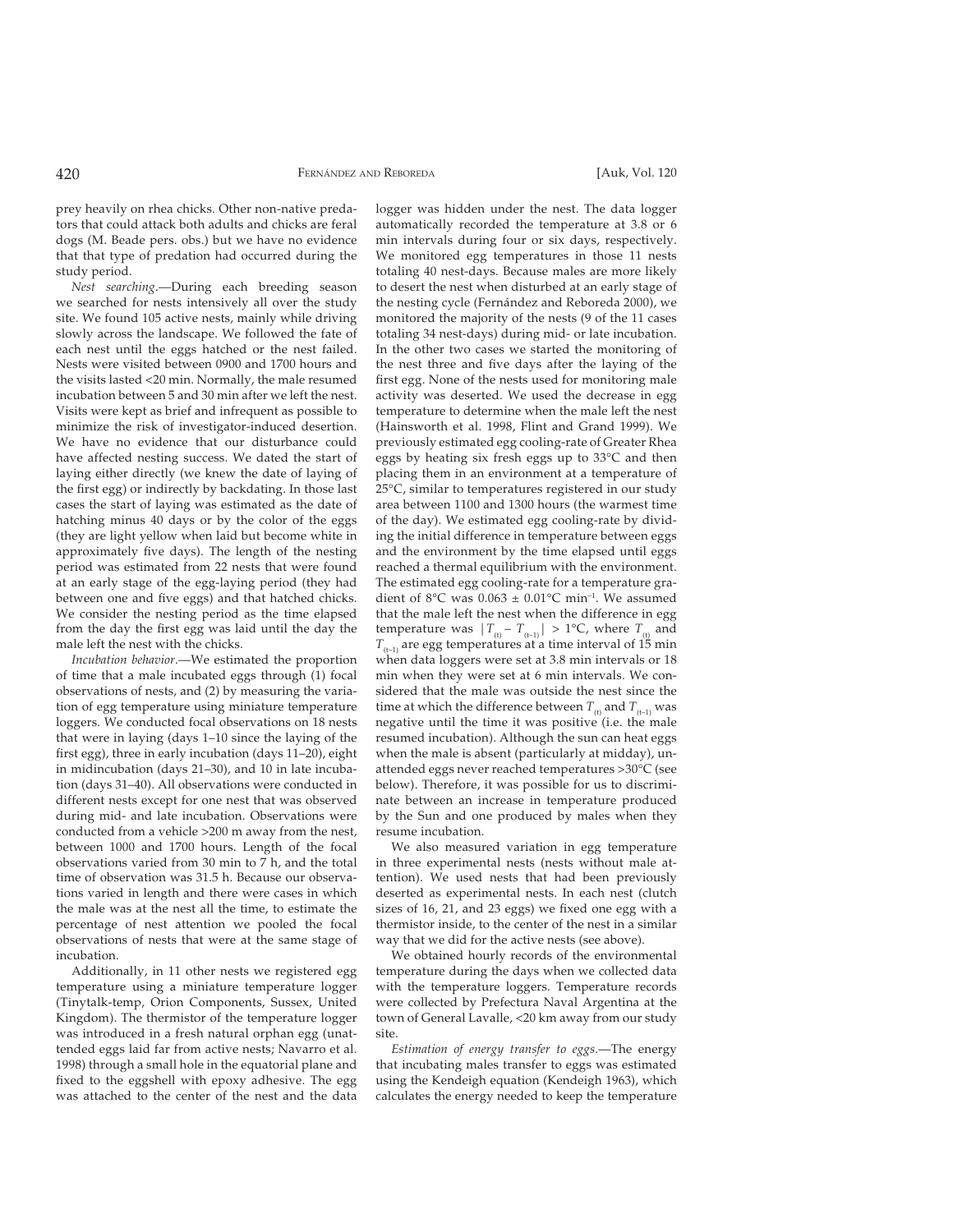of the eggs within the normal range of incubation. That equation has the form:

kcals × day<sup>-1</sup> = 
$$
n \times w \times h \times b \times (t_e - t_{na}) \times (1 - c \times a) \times i / 1,000
$$

where *n* is the number of eggs in the nest, *w* is the average weight of the egg (grams), h is the specific heat of the egg (cal  $g^{-1}$  °C<sup>-1</sup>), *b* is the cooling rate of the egg (°C  $h^{-1} \Delta t^{-1}$ ),  $t_e$  is the egg temperature (°C),  $t_{\text{na}}$  is the nest air temperature  $(^{\circ}C)$ , *c* is the proportion of the surface of the egg covered by the incubating bird, *a* is the proportion of time that the bird remain at the nest, and *i* is the time interval in hours (24 h if energetic cost is estimated for a day, i.e. kilocalories per day).

For that calculation we assumed that the weight of an egg was 647 g and the number of eggs in the nest were 25 (Fernández 1998). We also assumed that the proportion of the surface of the egg covered by the bird during incubation was 0.7. Because the proportion of time that the bird remains at the nest during incubation varies with the time of the day (see below), we used an hourly based estimation (from our data) of the proportion of time that the bird was at the nest. We assumed that the specific heat of the egg was 0.78 cal  $\times$  g<sup>-1</sup>  $\times$  °C<sup>-1</sup>, as that value is considered reasonable for most precocial species (Ricklefs 1974). The cooling rate of the eggs was  $0.48^{\circ}\text{C}_{\text{egg}} \times \text{°C}_{\text{air}}$ <sup>-1</sup>  $\times$  $h^{-1}$ . Because nest air temperature  $(t_{na})$  varied with time of day and breeding season, to estimate the energy transferred to eggs we took hourly values of nest air temperature during 40 consecutive days from a database with temperature records collected during the 1993–1995 breeding seasons. We used those values to perform 82 estimations of the energy transferred to eggs during incubation.

*Effect of nest attention on egg survival*.—We evaluated the effect of nest attention on the probability of egg survival by comparing the rate of egg losses in active nests and in nests not attended by the male (experimental nests). We used 30 nests that had been deserted at different stages of the nesting period as experimental nests. Those nests did not differ in concealment from active nests (Fernández and Reboreda 2002). We collected all the eggs from the deserted nests and after 7–10 days we added between 7 and 30 fresh eggs to each nest. We measured the losses of eggs during the following 30 days by checking the nest at one to five day intervals. Although some eggs in experimental nests could begin to rot and therefore attract predators to the nest as a result of the long exposure, natural nests very often also have rotten eggs (mainly at advanced stages of incubation). Therefore, we assumed that the main difference between experimental and natural nests was male attention. To calculate the daily rate of egg losses we used the Mayfield method (1975). Because that method uses only information from the period during which the nest is under observation, it avoids the bias introduced by differences in the time of exposure. The daily rate of egg losses was estimated by dividing the number of eggs lost by the number of days that each nest was under observation. We evaluated the effect of number of eggs in the nest on daily rates of egg losses by a regression analysis, with number of eggs in the nest as independent variable and daily rates of egg losses as dependent variable. Daily rates of egg losses were square root transformed to meet assumptions of normality.

*Parental care and survival of the chicks*.—We evaluated the relative cost of parental care of the chicks by comparing the proportion of time allocated to vigilance and feeding by males with chicks, solitary males, and nonreproductive males in groups of adults. We conducted focal observations with 12  $\times$ 50 binoculars from inside a vehicle at distances from 100 to 300 m. We started recording of the data 15 min after arriving at the place where the birds were foraging. They became accustomed to the presence of the vehicle within the first 5 min. Data were collected from 0730 to 1930 hours and observations were audio or video recorded and later analyzed with a computer running an event recorder program (ETHOLOG 2.0). We measured proportion of time that males allocated to the following behaviors (Reboreda and Fernández 1997): vigilance, feeding, walking, preening, resting, and aggressive interactions. We considered that a bird was vigilant when it stood with its head up, and that it was feeding when it had the head down and was pecking among the vegetation. Because rheas walk almost continuously while foraging, we considered that they were walking instead of foraging only when the head was above the body while walking. A record of a focal animal ended after 10 min of observation or when the animal moved out of sight. We excluded from the analysis records that lasted <3 min.

We collected data from 30 males with chicks, 15 solitary males and 85 males in nonreproductive groups. Data were collected from late October to early July. No site was used more than once for observations, but because birds were not marked and moved freely within the study area, repeated observations of the same bird cannot be excluded. However, if we observed a bird more than once, it was on a different date and at a different place. Rheas were considered to be solitary when no other rheas were within a radius of 100 m, whereas they were considered to be part of a group if they were within 50 m from one another. We adopted that criterion because in all cases the distance to the nearest neighbor was either <50 m (normally 10–30 m) or >100 m. Males in groups of different size (from two to nine individuals) were pooled for the analysis because in a previous study we did not detect differences in individual vigilance between males foraging in groups of those sizes (G. J. Fernández and J. C. Reboreda unpubl. data).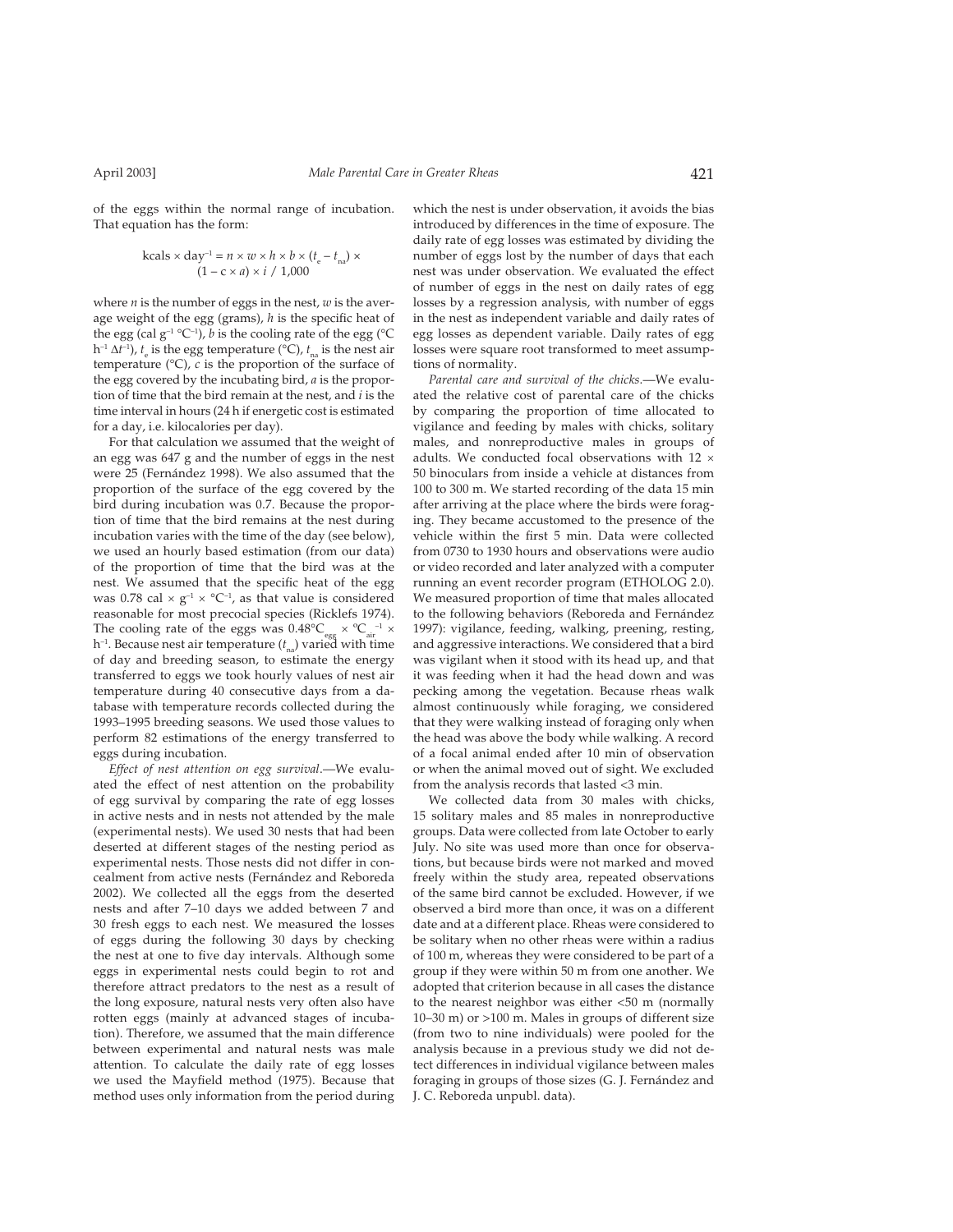During the 1994–1995 nonbreeding seasons, we evaluated the extent of posthatching parental care and rate of chick survival through regular census at the study area. During each census, we determined the number of groups of males with chicks, the location of each group, and the number of chicks within each group. The groups of males with chicks were identifiable by their size and because males remained close to the place where they nested for at least one month after hatching.

Results are presented as mean ±SE otherwise stated. All significance levels are for two-tailed tests.

#### **RESULTS**

*Incubation behavior*.—We estimated the length of the nesting period from a sample of 22 nests (clutch size =  $25 \pm 2$ , range: 12–56 eggs) as  $42 \pm$ 3 days (mean ±SD; range: 38–50 days) and it was positively associated with clutch size  $(F =$ 16.1, df = 1 and 20, *P* < 0.001, *r*<sup>2</sup> = 0.45). Visits to nests and focal observations showed that males started to care for the eggs when there were as few as two eggs. The proportion of time that males spent at the nest increased as the nesting period progressed, with males spending more time during mid and late incubation (days 20– 40) than earlier (homogeneity *G*-test, *G* = 18.8, df = 3, *P* < 0.001; Fig. 1). Records of egg temperatures during mid and late incubation  $(n =$  nine nests, clutch size =  $22.4 \pm 2.8$ , range: 15–44 eggs) showed that during those stages males spent



FIG. 1. Bars show the proportion of time that males were present at the nest at different stages of the nesting cycle. Laying (days 1–10), early incubation (days 11–20), midincubation (days 21–30), and late incubation (days 31–40). Data correspond to focal observation of 18 nests that were in laying, 3 in early incubation, 8 in midincubation and 10 in late incubation.

 $97.5 \pm 0.4\%$  of the time at the nest and that the frequency of pauses during the incubation was  $1.7 \pm 0.4$  day<sup>-1</sup>. The proportion of time that the males were absent from the nest varied with the time of the day (Friedman ANOVA,  $\chi^2 = 82.8$ , df = 23,  $P < 0.001$ ,  $n = 10$ ). Approximately 64% of the absences during mid and late incubation occurred between 1100 and 1700 hours, at the warmest time of the day (Fig. 2). Proportion of time outside the nest was <2% when the temperature of the environment <19°C, but increased up to ~10% when the temperature rose from 19 to 22°C (polynomial regression analysis on arcsine-squared root transformed proportion of time at the nest,  $F = 49.3$ , df = 2 and 21,  $P <$  $0.0001, r<sup>2</sup> = 0.81$ ). Nest absences lasted on average  $20.5 \pm 2.8$  min (range: 3–87 min) and there was no effect of environment temperature on the length of the pause (regression analysis,  $F =$ 0.19,  $df = 1$  and 62,  $P = 0.67$ ). Time out of the nest was spent in foraging nearby (<50 m from the nest). We also observed that during incubation, the male stood over the eggs briefly  $(<1$  min h<sup>-1</sup>) while he rotated the eggs.

Effective incubation of eggs appeared to start five to seven days after the laying of the first egg. At that time we detected an increase in nest attendance by the male and egg temperature became constant (Fig. 3A). After incubation started, mean egg temperature at the center of the



F<sub>IG</sub>. 2. Open circles show the proportion of time (±SE) that males remained at the nest during mid and late incubation as a function of the time of the day. Filled circles present average air temperature profile (±SE) over the same period that observations were made at the nests. Data were collected by measuring variation of egg temperature through a miniature temperature logger introduced in the egg (see text for details).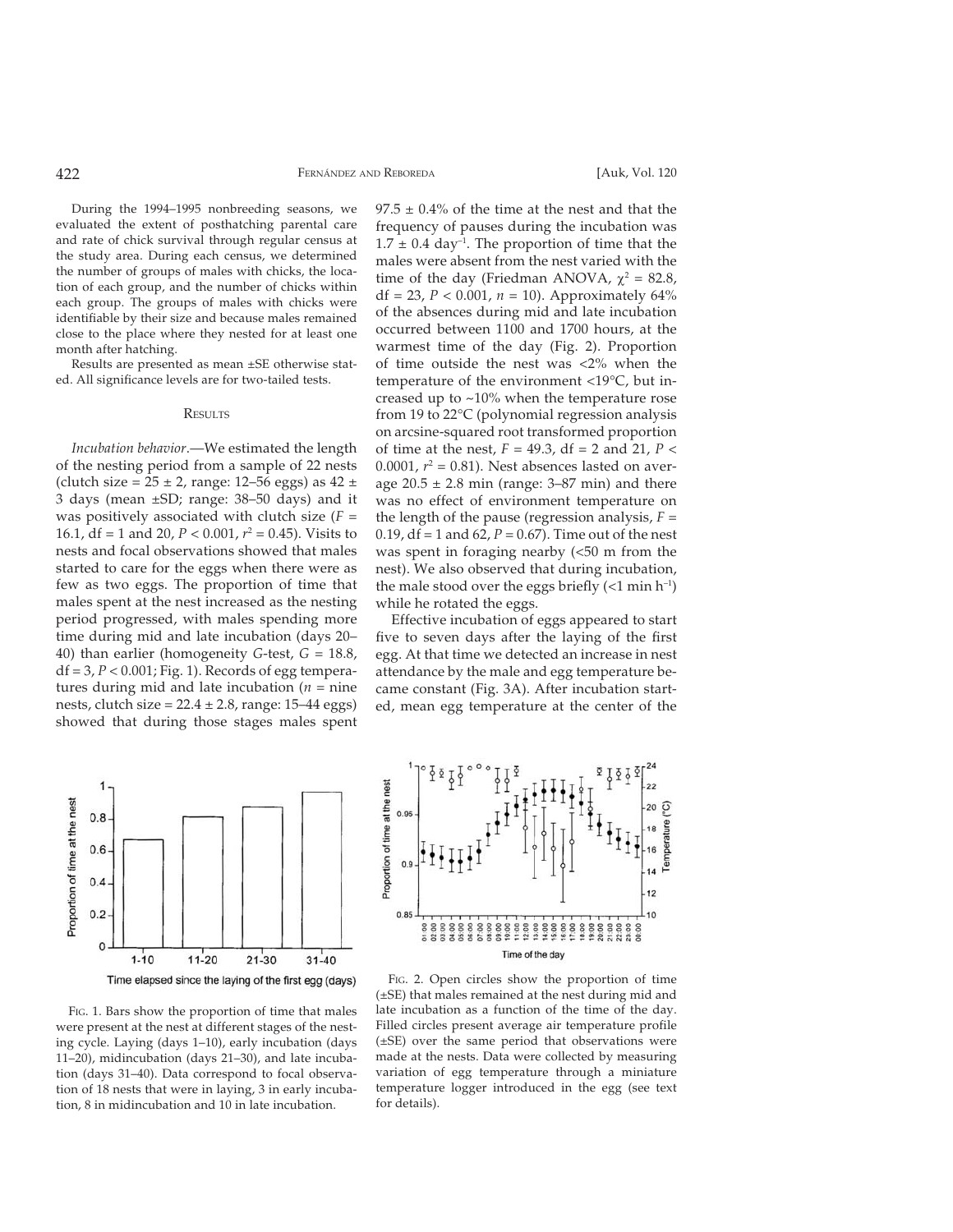

FIG. 3. Temperature records for nests at different stages of incubation. (A) Solid lines show egg temperature in (a) a nest at an advanced stage of the incubation (from day 25 to 29), and (b) a nest during egg laying (from day 3 to 7). Broken line is a record of air temperature. (B) Temperature of eggs (solid line) and air (broken line) in an unattended nest.

nest was 33.9 ± 1.7°C (range: 31.5–36.2°C, *n* = 9 nests; Fig. 3A). Variability in egg temperature was high at the start of laying, decreased as laying progressed, and remained low at advanced stages of incubation. Temperature of eggs did not differ between day and night (paired *t*-test,  $t = 0.07$ , df = 8,  $P = 0.94$ ) and never fell below 27°C or exceeded 40°C.

Egg temperatures in nests that were not attended by the male were closely associated to the environment temperature  $(r^2 = 0.89, n =$ 725, *Z* = 38.04, *P* < 0.001; Fig. 3B). During the warmest time of the day, temperature of eggs in unattended nests reached values of 30–35°C and during the night fell below 15°C.

*Energetic cost of the incubation*.—Estimated energy transferred to eggs during incubation varied from 47,033 to 65,130 kcal (mean = 53,202.4 ± 5,916.9 kcal). Those values are equivalent to 5 kg of lipids and represent approximately 15–20% of the weight of an adult male  $(-30 \text{ kg})$ ; Sick 1985).

*Effect of nest attention on egg survival*.—Rate of egg loss was higher in unattended than in attended nests ( $0.08 \pm 0.17$  vs.  $0.014 \pm 0.003$  eggs  $\times$ nest day<sup>-1</sup>; Mann-Whitney test,  $Z = 3.62$ ,  $n_1 = 30$ nests,  $n<sub>2</sub> = 64$  nests,  $P < 0.001$ ). We did not detect an effect of the number of eggs in the nest on the rate of egg losses in either unattended or attended nests (regression analysis on square root transformed values,  $F = 0.88$ , df = 1 and 28,  $P =$ 0.35 for unattended nests, and  $F = 0.04$ , df = 1 and 28,  $P = 0.83$  for attended nests).

*Parental care and survival of the chicks*.—Males took care of the chicks for approximately four to six months. We observed a male caring for the chicks in five of six groups of four month old chicks and in two of four groups of six month old chicks but we did not observe any adult male in eight groups of seven month old chicks. Males with chicks spent less time in feeding and more time in vigilance than solitary males or males in groups of adults (Kruskall-Wallis tests, *H* = 38.4, df = 2, *P* < 0.001 for feeding and *H* = 45.4,  $df = 2$ ,  $P < 0.001$  for vigilance and contrasts *a posteriori*, *P* < 0.05; Fig. 4). To evaluate if there was an effect of the age of the chicks on the extent of parental care provided by the male, we compared time spent in vigilance and feeding by males with chicks of different ages (up to 30 days old, 30–60 days old, 60–120 days old, and 120–180 days old). Percentage of time allocated to feeding increased with age from 30–60 days old chicks up to 120–180 days old chicks, but males with chicks up to 30 days old spent more time feeding than males with chicks 30–60 days old (Kruskall-Wallis test, *H* = 9.93, df = 3, *P* < 0.05 and contrasts *a posteriori*,  $P < 0.05$ ; Fig. 5). Similarly, percentage of time allocated to vigilance differed between 30–60 and 120–180 days old chicks (Kruskall-Wallis test, *H* = 9.02, df = 3, *P* < 0.05 and contrasts *a posteriori*, *P* < 0.05; Fig. 5).

In some cases ( $n = 6$  groups), we observed a male with a large group of differently aged chicks. Those groups were the result of the fusion of different groups of chicks (Codenotti and Alvarez 1998, Labaqué et al. 1999) and could imply an additional parental cost if the proportion of time spent in vigilance increased with the number of chicks. We did not detect an association between proportion of time that a male allocated to vigilance and number of chicks of its group (Spearman rank correlation,  $n = 23$  groups,  $\rho = 0.03$ ,  $Z = 0.14$ ,  $P = 0.89$ ). For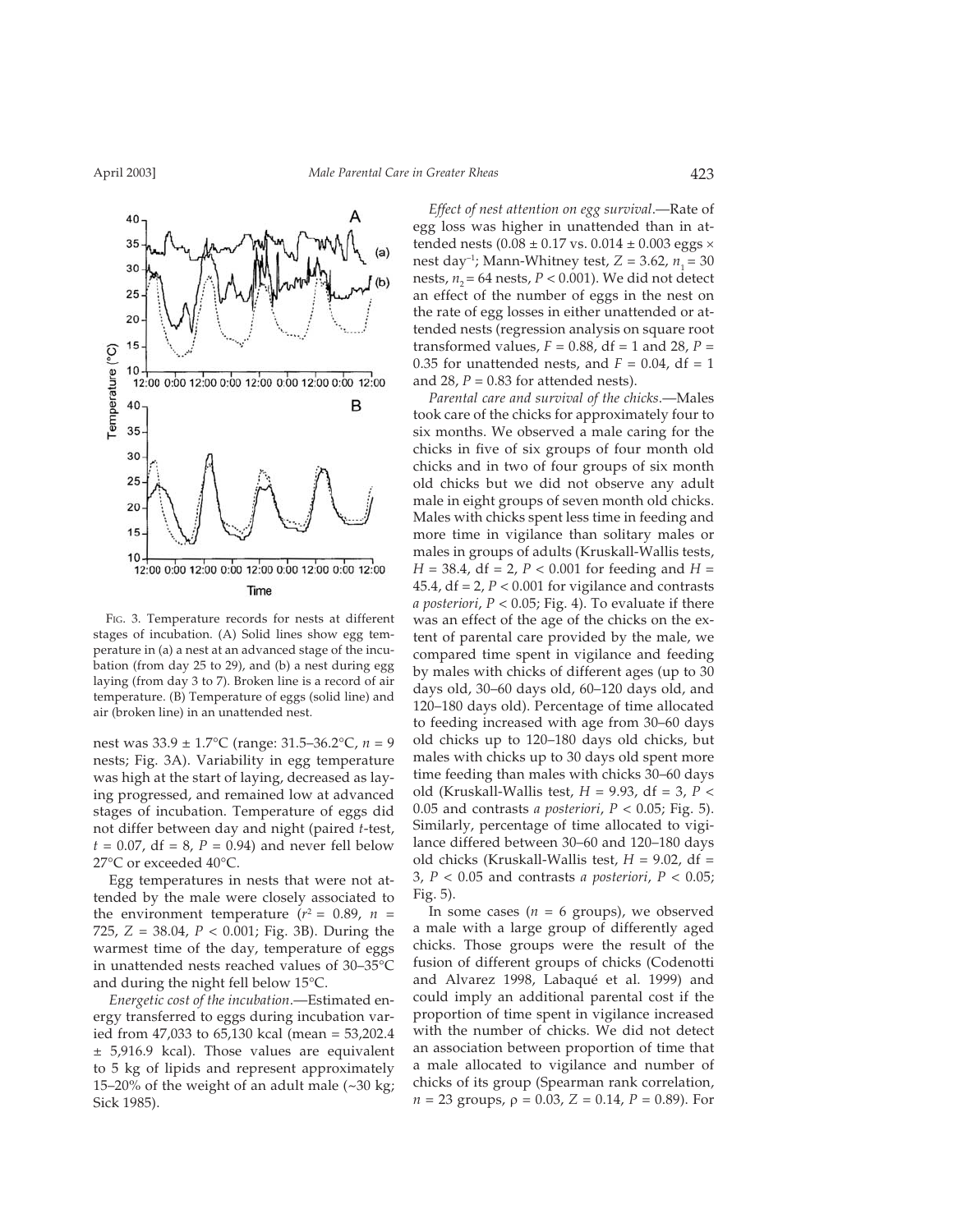



FIG. 4. Proportion of time (±SE) allocated to feeding and vigilance by males with chicks  $(n = 30)$ , solitary males ( $n = 15$ ) and males in nonreproductive groups  $(n = 85)$ .

that analysis, we used groups of males with chicks up to 120 days old because we did not detect an effect of age of chick within that range in the proportion of time that males allocated to vigilance (Kruskall-Wallis test, *H* = 1.4, df = 2,  $P = 0.49$ .

Mortality declined as chicks aged. Approximately 60% of the chicks reached 40–50 days of age whereas 40–50% of chicks reached the age of one year. To analyze if there was any temporal effect on chick survival we compared proportion of chicks that survive until four months of age for early and late breeders. There was no difference in survival rate until the first four months of age between chicks that hatched in the first (October–November) and in the second (December–January) half of the breeding season (slope *t*-test on ln-transformed data,  $t_{(45)} = 0.02$ ,  $P > 0.05$ ). Similarly, there were no significant differences in average number of chicks hatched per nest during the first and the second half of the breeding season  $(13.3 \pm 2.3,$ *n* = 6 nests vs. 14.6 ± 1.2, *n* = 20 nests, ANOVA,  $F = 0.26$ , df = 1 and 24,  $P = 0.61$ ).

#### **DISCUSSION**

*Incubation behavior*.—Greater Rhea males remain at the nest approximately 65–70% of the time during egg laying and that percentage increased up to 97% as incubation proceeded. The lower proportion of time at the nest during egg laying could be the result of the need of the male to copulate regularly with females of his harem and to guard them from other males (G.

FIG. 5. Proportion of time (±SE) allocated to feeding and vigilance by males with chicks of up to 30 days old  $(n = 12)$ , from 30 to 60 days old  $(n = 7)$ , from 60 to 120 days old  $(n = 4)$ , and from 120 to 180 days old  $(n = 7)$ .

J. Fernández pers. obs.). Females rheas lay eggs every 2–3 days for up to 15 days (Fernández and Reboreda 1998) and number of eggs in the nest increases in a negatively accelerated way (the percentages of eggs laid at days 5 and 10 and 15 are 58, 89 and 96, respectively; Fernández and Reboreda 1998). Therefore, as laying proceeds, the cost of cuckoldry for the incubating male would decrease in a negatively accelerated manner. In addition, because embryos at an early stage of development have a greater tolerance to fluctuations in temperature (Webb 1987), cost of the interruptions in incubation—in terms of hatchability of the eggs—would be lower during the egg-laying stage than later.

The high percentage of time that males spend at the nest during incubation may enhance viability of the embryos by preventing them from reaching lethal temperatures (egg viability hypothesis; Arnold et al. 1987). The critical values of temperature at which there is no viable embryonic development are <27°C (Carey 1980, Hafton 1988) and >40°C (Bennett and Dawson 1979, Dawson 1984, Williams and Ricklefs 1984). The majority of male absences were at the warmest hours of the day (1100–1700 hours) and those absences were relatively brief, usually lasting <30 min. It is very unlikely that eggs reached temperatures that affected their viability during those absences because at that time of the day, egg temperatures in unattended nests were  $>27^{\circ}$ C and <35 $^{\circ}$ C. On the contrary, egg temperatures in unattended nests decreased to values <27°C during the night and, therefore,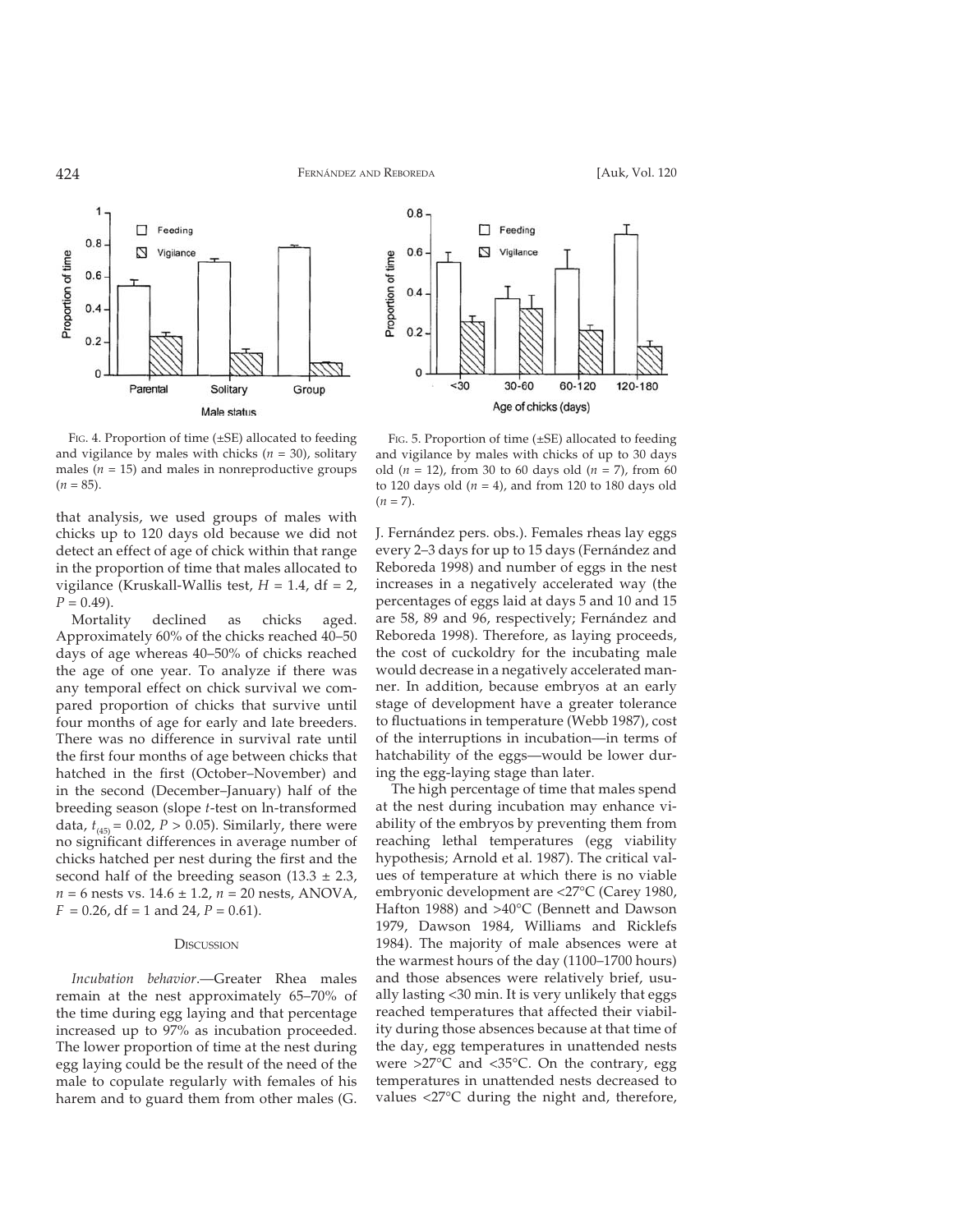at that time males enhanced viability of the embryos by keeping their temperatures above lethal minimum. The effect of male care during the day would be less important for keeping embryos below lethal temperatures, but still it could improve viability of the eggs by avoiding high rates of water loss. In contrast, in Ostriches (*Struthio camelus*), egg temperature in unattended nests reached lethal levels during both day and night (Bertram and Burger 1981, Bertram 1992). Our study was carried out in a temperate region and therefore daylight temperatures during the breeding season were not as high as the ones experienced by Ostriches. However, for rheas living in subtropical areas, nest attention could also avoid egg temperatures increasing up to lethal level for embryos.

In addition to providing a favorable thermal environment for embryo development, the high percentage of time that males spent at the nest enhanced the survival of eggs by reducing the risk of predation. The higher survival of eggs in attended nests resulted presumably from either a decrease in the visibility of nests or by expelling potential predators. We observed several instances of Crested and Chimango caracaras feeding on rhea eggs in deserted nests. Gray foxes are also known to prey on rhea eggs (R. Paso pers. comm.). It seems unlikely that presence of a Greater Rhea male might reduce detectability of the nest, especially in the case of aerial predators, but it can easily deter those predators and therefore reduce probability of egg losses.

*Parental care of the chicks*.—Parental care after hatching involved an important investment of time. Males spent >20% of the daylight time in vigilance until chicks were four months old. That percentage was  $\sim 3 \times$  the amount of time spent by males in nonreproductive groups, and  $2\times$  as much as time spent by solitary males, indicating that the higher level of vigilance by males with chicks was not simply the result of a group size effect (i.e. solitary males spend more time in vigilance than males in groups; Reboreda and Fernández 1997). Proportion of time allocated to vigilance decreased and proportion of time allocated to feeding increased as the chicks grew. However, males with chicks up to 30 days old allocated more time to feeding than males with older chicks. We presume that that was a consequence of the male's need to recover energy after the long fasting period during incubation.

The high level of parental vigilance at that stage may be critical for the survival of the chicks, particularly in open areas, as was the case in our study. On four occasions we observed Crested and Chimango caracaras catching one month old chicks. Also, foxes and ferrets were common terrestrial predators in our study area. Chick mortality was high during the first months after hatching and only 60% of chicks reached 40– 50 days of age. Mortality rate declined as chicks grew and approximately 40–50% of chicks survived until one year of age. In association with the decrease in chick mortality, percentage of time allocated to vigilance by males with chicks also decreased with chicks' age. That reduction could reflect either a decrease in chick vulnerability or the male's need to build their reserves for future breeding attempts.

Like other studies of rheas (Codenotti and Alvarez 1998, Lábaque et al. 1999) we also observed that the male incorporated to its group chicks from other groups. That "chick adoption" behavior has also been described for Ostriches, where large crèches of differently aged chicks are cared for by only two adults (Sauer and Sauer 1966). There was no apparent cost (i.e. a decrease in proportion of time allocated to foraging) for adopting chicks from other groups. Because the small number of groups of males with adopted chicks, we were unable to test if that behavior resulted in a benefit for the adopting male through a reduction of the risk of predation of its own chicks by dilution with nonkin chicks.

*Energetic cost of parental care*.—Males transferred as estimated 53,000 kcal to eggs during incubation, the equivalent of 5 kg of lipids (approximately 18–20% of its body weight). Those values are probably a slight overestimate of the energy necessary for incubation because we assumed that incubation starts at day one and all eggs are laid at the same time and are equally covered by the male (the latter assumption is clearly violated in large clutches). Because rhea males rarely leave the nest to feed, our estimate provides an approximation of the net energetic cost of incubation. The estimated energetic cost for rheas is similar to that measured in Emus (*Dromaius novaehollandiae*), another ratite species in which the male performs all incubation. Male Emus lost 7 kg (about 17–20% of their body weight) during 56 days of incubation (Dawson et al. 1984). Similarly, Brown Kiwi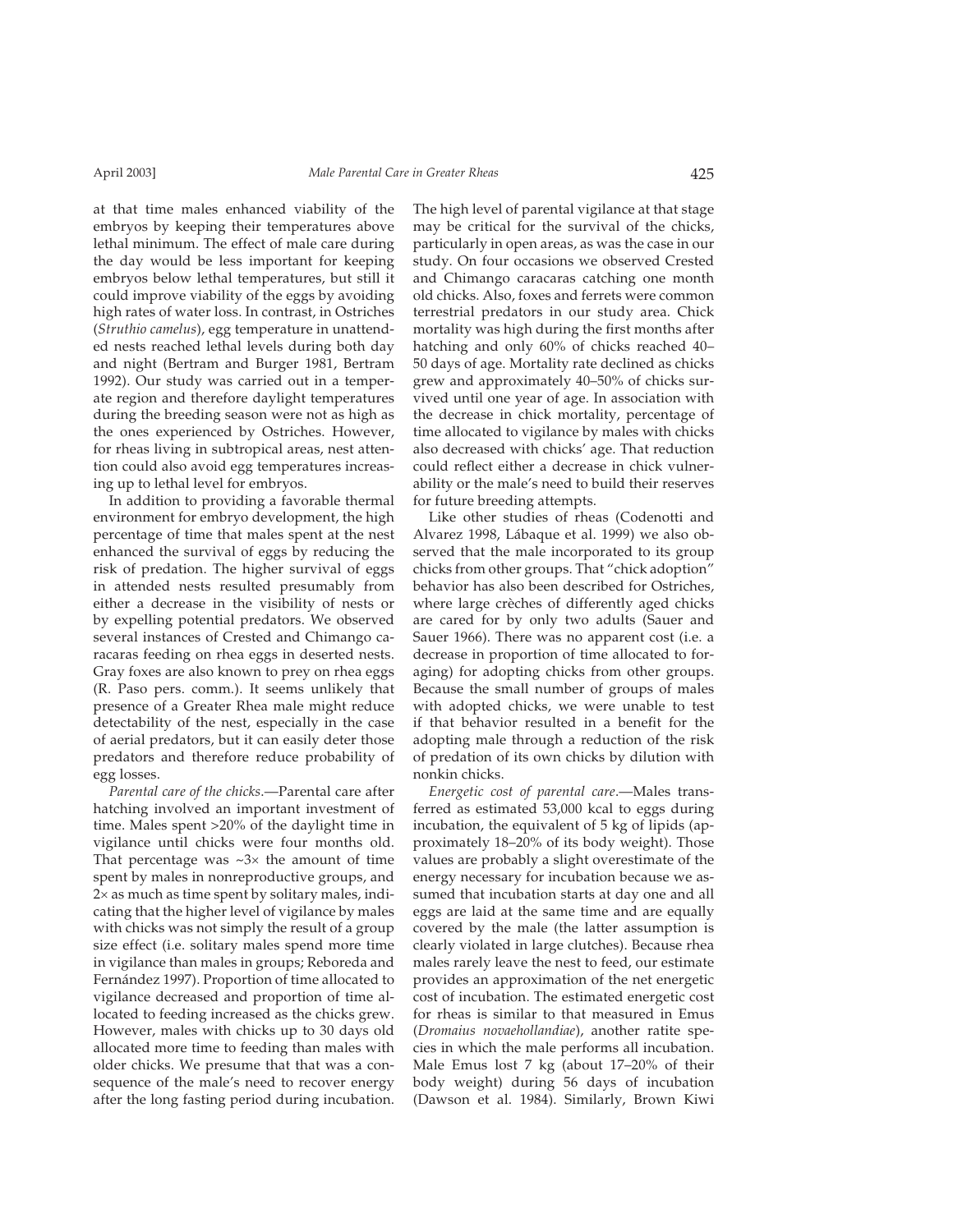(*Apteryx australis*) males lost ~23% of their body weight during 91 days of incubation, although in that species incubation is partially shared with females (Taborsky and Brugger 1994). The energetic investment in parental care after hatching is more difficult to estimate. However, the lower percentage of time allocated to feeding by males with chicks provides a relative estimation of the cost of chick care. Because the care of chicks lasts until they are 4–6 months old, that cost would be more important than previously supposed.

*Cost of parental care and the evolution of rhea mating system*.—Our results indicate that Greater Rhea males require high levels of energetic reserves to start a breeding attempt. That energetic demand could explain why <20% of the males attempt to nest during the breeding season (Fernández and Reboreda 1998) and might also be responsible for the high rate of early nest desertion that we observed (Fernández and Reboreda 2000). The high energy requirement might also affect the extent of polyandry because a low proportion of males in adequate physical condition may result in a female-biased operational sex ratio, which will favor polygyny. Differences in male condition could also favor polygyny if females prefer to mate with males with adequate fat reserves, as happens in other precocial species in which males incubate (Petrie 1983). An alternative explanation for the extent of polyandry and polygyny in Greater Rheas is that the cost of egg production constrains the number of females that can lay eggs. King (1973) estimated that for galliforms, daily maximum cost of egg production is 21–30% of daily energy intake. Although relative egg size in ratites (except for kiwis) is lower than in other groups (Clutton-Brock 1991), egg laying would require the investment of  $\sim$  50% of the energy invested by the male during incubation but in a shorter period (approximately 10–15 days). If females were limited in the number of eggs they can lay, they should select high quality males and, therefore, not all males would have the opportunity for mating.

Ligon (1993, 1999) has proposed that the initial form of parental care in birds was protection of eggs from predators. According to that author, the cost of nest defense for females (a reduction in the production of eggs) would be higher than the cost of opportunity for males (additional matings). Therefore, females should not provide further parental care after laying and should produce additional eggs, whereas males should assume the parental duties. Thus, uniparental male care might have evolved as a result of the necessity of early nest attendance critical for egg or nest survival.

Our rhea data, as well as that of Ostriches, are consistent with that hypothesis. Ostriches have high rates of egg and nest predation during laying (Bertram 1992), and eggs in unattended nests can reach lethal temperatures (Bertram and Burger 1981). High egg temperatures in unattended nests might also be critical for other ratites, like Emus, which have dark eggs (contrary to rheas and Ostriches which have white eggs).

With males assuming care of eggs and chicks, females were freed of parental duties, which may have favored the evolution of polyandry. In addition, the high energetic requirement of incubation would presumably permit reproduction only in males in high physical condition. On the other hand, polygyny could have evolved as a result of the selective pressure for reducing the costs of males adopting uniparental care. The outcome of that scenario is a female-biased operational sex ratio that might favor a polygynous mating system with communal egg laying (Vehrencamp 2000), as happens in rheas and Ostriches, and strong female–female competition, like the one observed in Emus (Coddington and Cockburn 1995).

In summary, in rheas as well and in other ratites, the high energetic costs associated with incubation and post-hatching parental care would favor paternal care and a mating system that combines polyandry and polygyny. Further data of the energetic cost of breeding for males and females of other ratite species would be valuable for testing that hypothesis.

#### **ACKNOWLEDGMENTS**

We thank to M. Mermoz, J. Roper, and an anonymous reviewer for helpful comments on a previous version of this manuscript. We also thank J. Boote and H. Martínez Guerrero for allowing us to conduct this study at Estancias Los Yngleses and La Clementina, respectively, and R. Paso, J. Flores, and A. Guzmán for their collaboration. M. Mermoz, F. Lorenzini, and S. Rossi helped us at different stages of field work. M. Beade from Fundación Vida Silvestre Argentina provided logistical support during the field work. The office of Prefectura Naval Argentina at General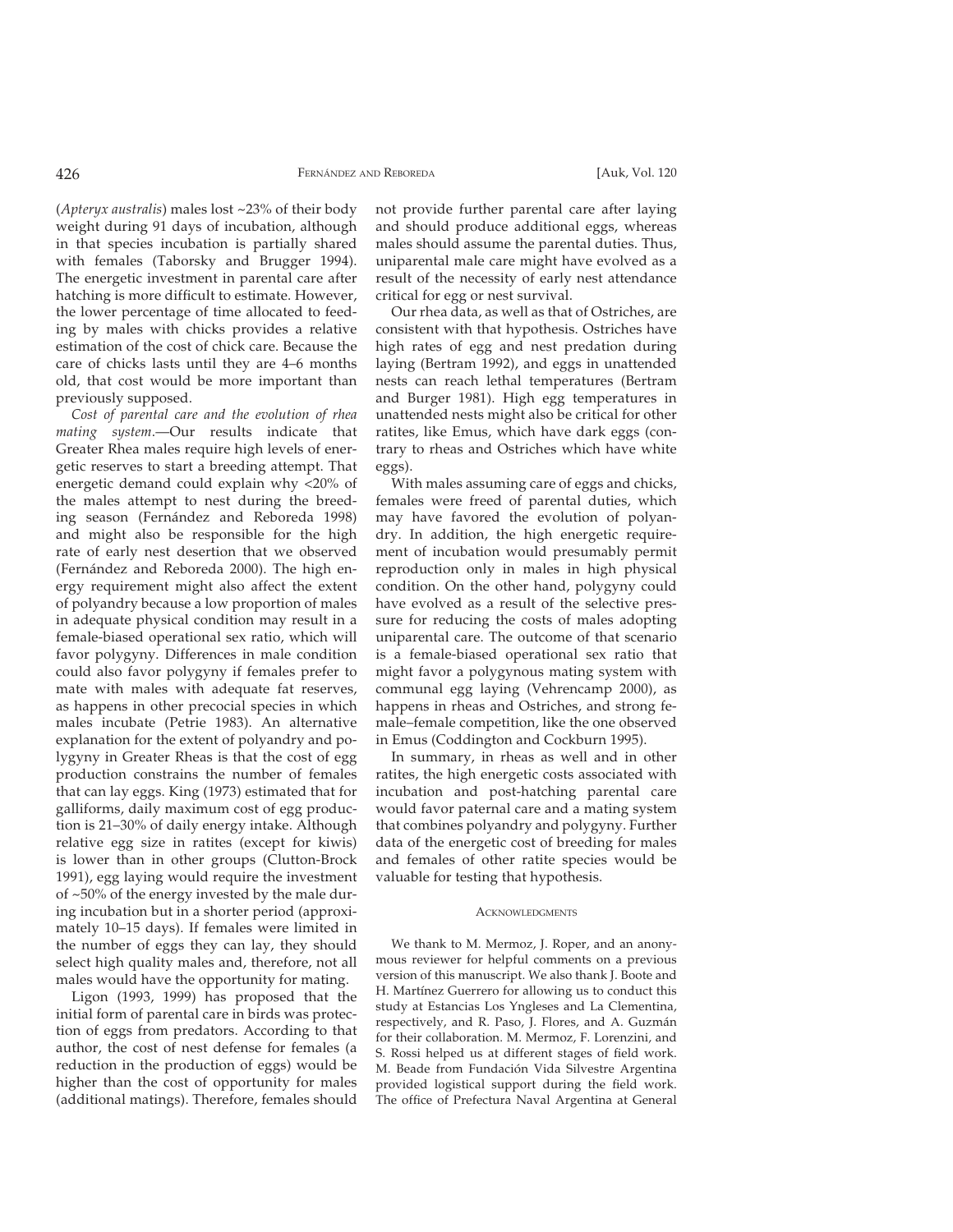Lavalle town provided us the meteorological records. We are very grateful to J. Cajal for lending us his car during the 1994 and 1995 breeding seasons. G.J.F. was supported by studentships from the Comisión de Investigaciones Científicas de la Provincia de Buenos Aires and Consejo Nacional de Investigaciones Científicas y Técnicas (CONICET). J.C.R. was supported by the Consejo Nacional de Investigaciones Científicas y Técnicas (CONICET) and University of Buenos Aires. This work was supported by a grant of Fundación para la Conservación de las Especies y el Medio Ambiente (FUCEMA).

### LITERATURE CITED

- ARNOLD, T. W., F. C. ROWHER, AND T. ARMSTRONG. 1987. Egg viability, nest predation, and the adaptive significance of clutch size in prarie ducks. American Naturalist 130:643–653.
- BENNETT, A. F., AND W. R. DAWSON. 1979. Physiological responses of embryonic Heermann's Gulls to temperature. Physiological Zoology 52: 413–421.
- BERTRAM, B. C. R. 1992. The Ostrich Communal Nesting System. Princeton University Press, Princeton, New Jersey.
- BERTRAM, B. C. R., AND A. E. BURGER. 1981. Aspects of incubation in Ostriches. Ostrich 52:36–43.
- BRUNING, D. F. 1974. Social structure and reproductive behavior of the Greater Rhea. Living Bird 13:251–294.
- CAREY, C. 1980. The ecology of avian incubation. BioScience 30:819–824.
- CLUTTON-BROCK, T. H. 1991. The Evolution of Parental Care. Princeton University Press, Princeton, New Jersey.
- CODDINGTON, C. L., AND A. COCKBURN. 1995. The mating system of free living Emus. Australian Journal of Zoology 43:365–372.
- CODENOTTI, T. L., AND F. ALVAREZ. 1998. Adoption of unrelated young by Greater Rheas. Journal of Field Ornithology. 69:58–65.
- CRESSWELL, W. 1997. Nest predation: The relative effects of nest characteristics, clutch size and parental behaviour. Animal Behaviour 53: 93–103.
- DAWSON, T. J. 1984. Metabolic responses of embryonic seabirds to temperatures. Pages 139–157 *in* Seabird Energetics (G. C. Whittow and H. Rahn, Eds.). Plenum Press, New York.
- DAWSON, T. J., D. READ, E. M. RUSSELL, AND R. M. HERD. 1984. Seasonal variation in daily activity patterns, water relations and diet of Emus. Emu 84:93–102.
- FERNÁNDEZ, G. J. 1998. Ecología reproductiva del ñandú común, *Rhea americana*. Ph.D. dissertation, University of Buenos Aires, Buenos Aires, Argentina.
- FERNÁNDEZ, G. J., AND J. C. REBOREDA. 1998. Effect of clutch size and time of the breeding season on the reproductive success of Greater Rheas, *Rhea americana*. Auk 115:340–348.
- FERNÁNDEZ, G. J., AND J. C. REBOREDA. 2000. Egg losses and nest desertion in Greater Rheas, *Rhea americana*. Ibis 142:29–34.
- FERNÁNDEZ, G. J., AND J. C. REBOREDA. 2002. Nest site selection by Greater Rheas. Journal of Field Ornithology 73:166–173.
- FLINT, P. L., AND J. B. GRAND. 1999. Incubation behavior of Spectacled Eiders on the Yukon-Kuskokwin Delta, Alaska. Condor 101: 413–416.
- GRANT, G. S. 1982. Avian incubation: Egg temperature, nest humidity, and behavioral thermoregulation in a hot environment. Ornithological Monographs, no. 30.
- HAFTON, S. 1988. Incubating female passerines do not let the egg temperature fall below the "physiological zero temperature" during their absences from the nest. Ornis Scandinavica 19: 97–110.
- HAINSWORTH, F. R., T. MOONAN, M. A. VOSS, K. A. SULLIVAN, AND W. W. WEATHERS. 1998. Time and heat allocations to balance conflicting demands during intermittent incubation by Yellow-eyed Juncos. Journal of Avian Biology 29:113–120.
- KENDEIGH, S. C. 1963. Thermodynamics of incubation in the House Wren, *Troglodites aedon*. Pages 884–904 *in* Proceedings XIII International Ornithological Congress (C. G. Sibley, J. J. Hickey, and M. B. Hickey, Eds.). American Ornithologists' Union, Baton Rouge, Louisiana.
- KING, J. R. 1973. Energetics of reproduction in birds. Pages 78–120 *in* Breeding Biology of Birds (D. S. Farmer, Ed.). National Academy of Sciences, Washington D.C.
- LÁBAQUE, M. C., J. L. NAVARRO, AND M. B. MARTELLA. 1999. A note on chick adoption: A complementary strategy for rearing rheas. Applied Animal Behaviour Science 63:165–170.
- LACK, D. 1968. Ecological Adaptations for Breeding in Birds. Methuen, London.
- LIGON, J. D. 1993. The role of phylogenetic history in the evolution of contemporary avian mating and parental care systems. Current Ornithology 10:1–46.
- LIGON, J. D. 1999. Evolution of Avian Breeding Systems. Oxford University Press, Oxford, New York.
- MARTIN, T. E. 1995. Avian life history evolution in relation to nest site, nest predation and food. Ecological Monographs 65:101–127.
- MAYFIELD, H. 1975. Suggestions for calculating nest success. Wilson Bulletin 87:456–466.
- MUÑIZ, F. J. 1885. El ñandú o avestruz pampeano.